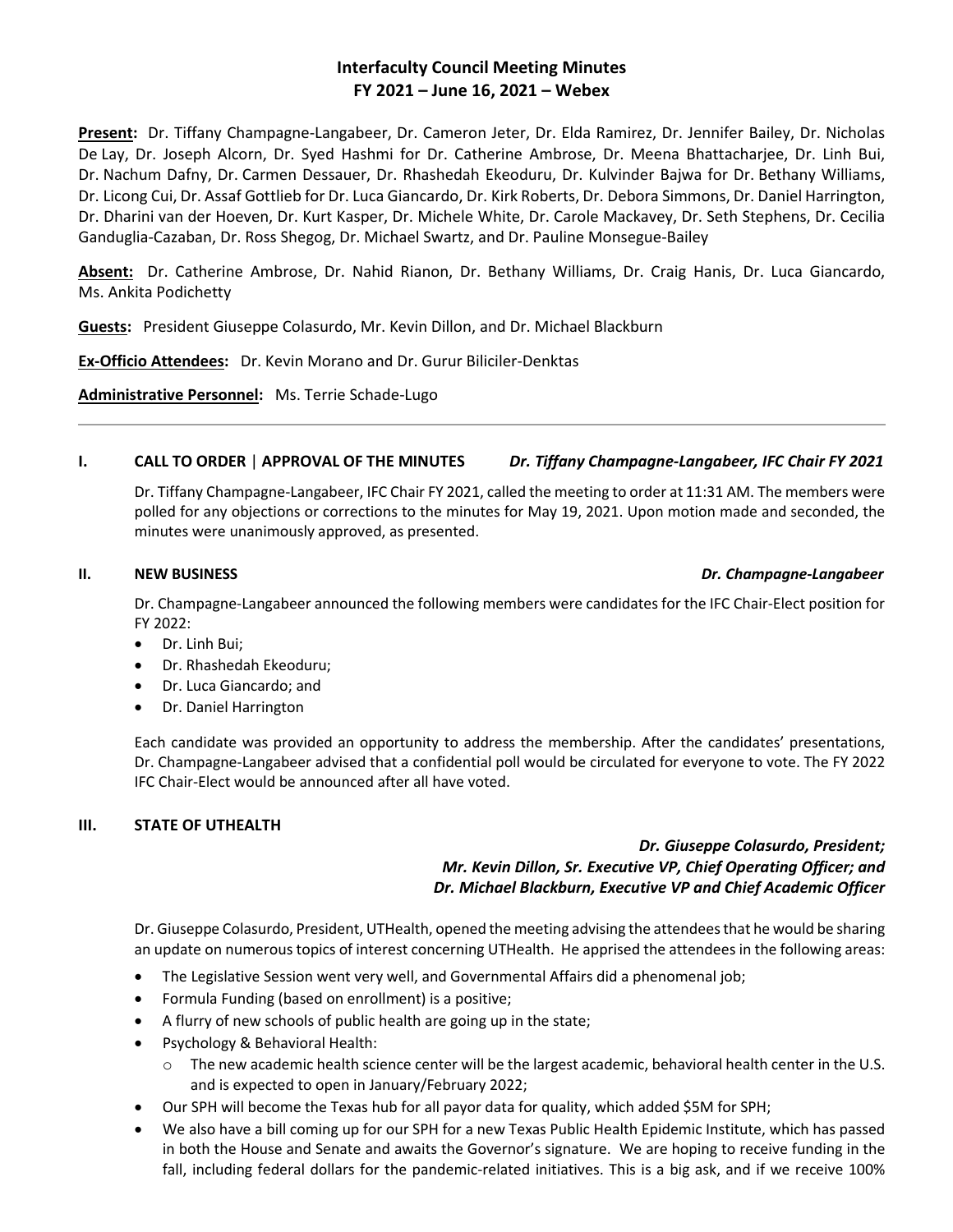funding, it would be \$60M in funding for the biennium. This funding would be transformational for SPH. UTHealth has received great support for this funding for a new platform for public health to manage this pandemic and preparation for other pandemics in the future.

- We have a large ask of \$100M related to the tuition revenue bond. We would like to tap into these funds to provide a new home to the UTHealth School of Public Health that will be part of the TMC3 Project.
- We are also working on attaining additional monies for higher education. There is an initiative in the House strongly supported by Dr. Zerwas, Executive Vice Chancellor for Health Affairs at UT System, for a one-time lump sum of between \$700M-1.3B. This would mean federal dollars coming into Texas for higher education.
- Work is happening regarding the 1115 Waiver Transition, regarding Medicaid funding and uncompensated care.

Mr. Kevin Dillon, Senior Executive Vice President and Chief Operating Officer, UTHealth, provided updates in the following areas:

- We project a positive margin for UTHealth as of August 31, 2021;
- The FY 2022 Budget includes a 3% merit pool for our classified staff that the supervisors handle, and the funding is between 0-5% based on true merit for 6800 classified staff. Executive leadership is reviewing options for what can be done for all faculty;
- Return to work:
	- $\circ$  Different approaches will be taken depending on the type/nature of work (e.g., patient/customer/student interaction) will drive who returns or works remotely. The Deans/Chairs/Vice Chairs, etc., will decide what is most appropriate for their areas.
- TMC3 Project:
	- $\circ$  The build will take approximately 27 months and is located at the corner of Bertner and Braeswood;
	- o UTHealth has a one-fifth interest in the project with the Texas Medical Center, Baylor College of Medicine, MD Anderson Cancer Center, and Texas A&M Health Science Center. Leasing of space by Rice University, University of Houston, law firms, etc.
	- o Funding is from the UT System Regents -it will not be taken from UTHealth's employees;
- The new building site planned for the new SPH is near the UT Research Center, close to the UTHealth School of Dentistry.

Dr. Michael Blackburn, Executive Vice President and Chief Academic Officer, UTHealth, provided updates in the following areas:

- TMC3 Project:
	- $\circ$  Recently finished designing the second floor of the building (14,000 sf) of wet and dry labs;
	- $\circ$  The projects will be collaborative in nature that will lead to commercialization;
	- $\circ$  More information can be found at [https://www.tmc.edu/tmc3/,](https://www.tmc.edu/tmc3/) and there is a TMC3 video that can be found at<https://www.youtube.com/watch?v=OntO7kdIy50>
- Research Updates:
	- o We continue to do 10% better than this time last year due to UTHealth receiving \$125M in COVID focused research, which speaks to the resiliency and creativity of our faculty;
	- $\circ$  The number of grants being submitted has decreased; however, at the same time, we are recruiting at all schools that will dovetail with existing faculty. We have started a series of funding opportunities out of the President's Office to stimulate ideas to provide opportunities for getting back on track with the number of grants being submitted.
- Academics Updates:
	- o Commencement groups provided in-person events to celebrate their accomplishments held on two Sunday afternoons;
		- Congratulations to all Deans and their teams working on the events -this new commencement forum was so successful that we would see what it looks like for future events.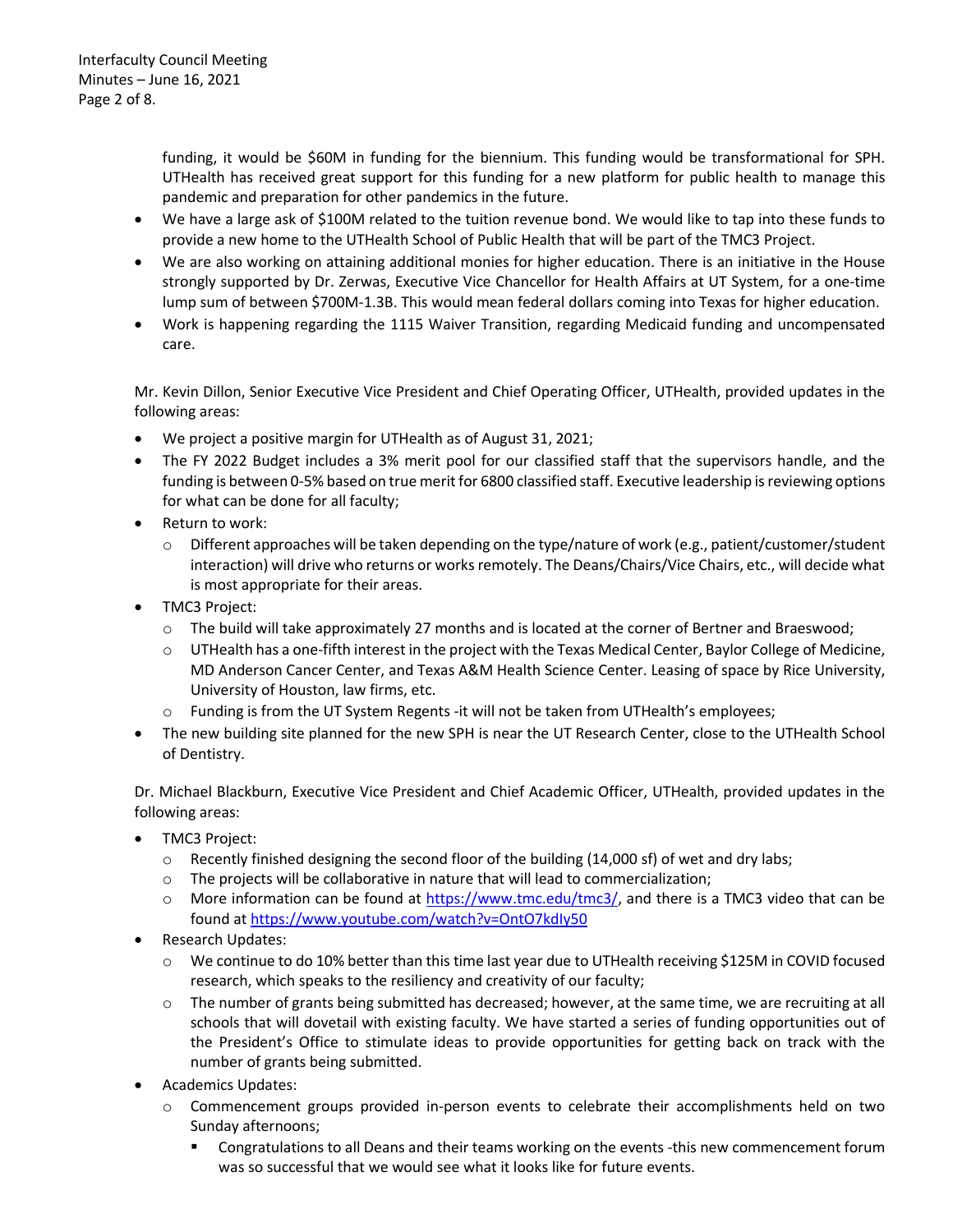- o Our ten-year SACSCOC Accreditation was held, and UTHealth passed with flying colors receiving no citations, and we are fully accredited for the next ten years.
- o The MMS Dean Search continues and is an active confidential search to find the next best dean for McGovern Medical School.
- COVID Updates:
	- o We are monitoring positive cases are at employee health and student health; as of June 16, UTHealth had no reported cases of our students, faculty, or staff for the past three weeks;
	- $\circ$  A vaccination survey (which was for voluntary response) was circulated, and 91.6% declared that they were vaccinated. UTHealth is a very highly vaccinated community.

The IFC membership participated in a discussion concerning the following topics:

- Our students drove the commencement decision to have an in-person event. All other health-related institutions except UTSW held in-person commencement events.
- Research:
	- o President Colasurdo is currently discussing the impact of COVID on the researchers and the NIH topic with the EVC Dr. Zerwas and Dr. Blackburn, and leaders from other institutions in the TMC, UT System, and across the nation are also in conversation. It is clear some institutions stayed open, but there was still an impact on productivity, and at the national level, the leaders are having trouble comprehending the difficulties.
	- $\circ$  Consideration of a centralized site for research funding; Dr. Blackburn will work on the way to link this information to all faculty;
	- $\circ$  A suggestion was offered that Dr. Blackburn might consider sending out a survey regarding the impact on research and the COVID pandemic.
- What would the current SPH building be used for when a new SPH is built? Leased space would be reviewed to see if those costs could end with using the SPH building. The new SPH building would be planned for about 18 months after the TMC3 project completes. Planning will begin before the new SPH building breaks ground.
- COVID:
	- o How many students will be permitted for in-person learning? The current policy is that vaccinated students can attend in-person classes per the CDC directives; this info has been provided to our Deans for their planning.
	- o Impact on International Travel We follow mandates/guidance provided by UT System, the CDC, and the federal government. We will continue to monitor and provide guidance.
- TMC3 Is there any consideration for a walkway or skybridge from TMC3 to the Medical Center? There will be a sky bridge connection to the UT Research Park on the Southside. Concerning the Northside connection is much trickier, but a walkway or sky bridge will be planned. The expense is immense (\$11,000/ft.) and has not been discussed.
- An expression of appreciation was offered to Drs. Colasurdo and Blackburn, and Mr. Dillon for all that the executive leadership has done to ensure all clinical employees were able to be safe -and have the confidence that all was being done to protect them as they worked through the pandemic.

### **IV. UNFINISHED BUSINESS**

### **Campus Reports:**

The following information was provided in the Meeting Materials for this meeting:

## **Cizik School of Nursing** *Dr. Sandra Branson*

#### **Announcements**

- Graduation was held on May 23<sup>rd</sup> at Minute Maid Park.
- **Dr. Rebecca Casarez** retired May 31st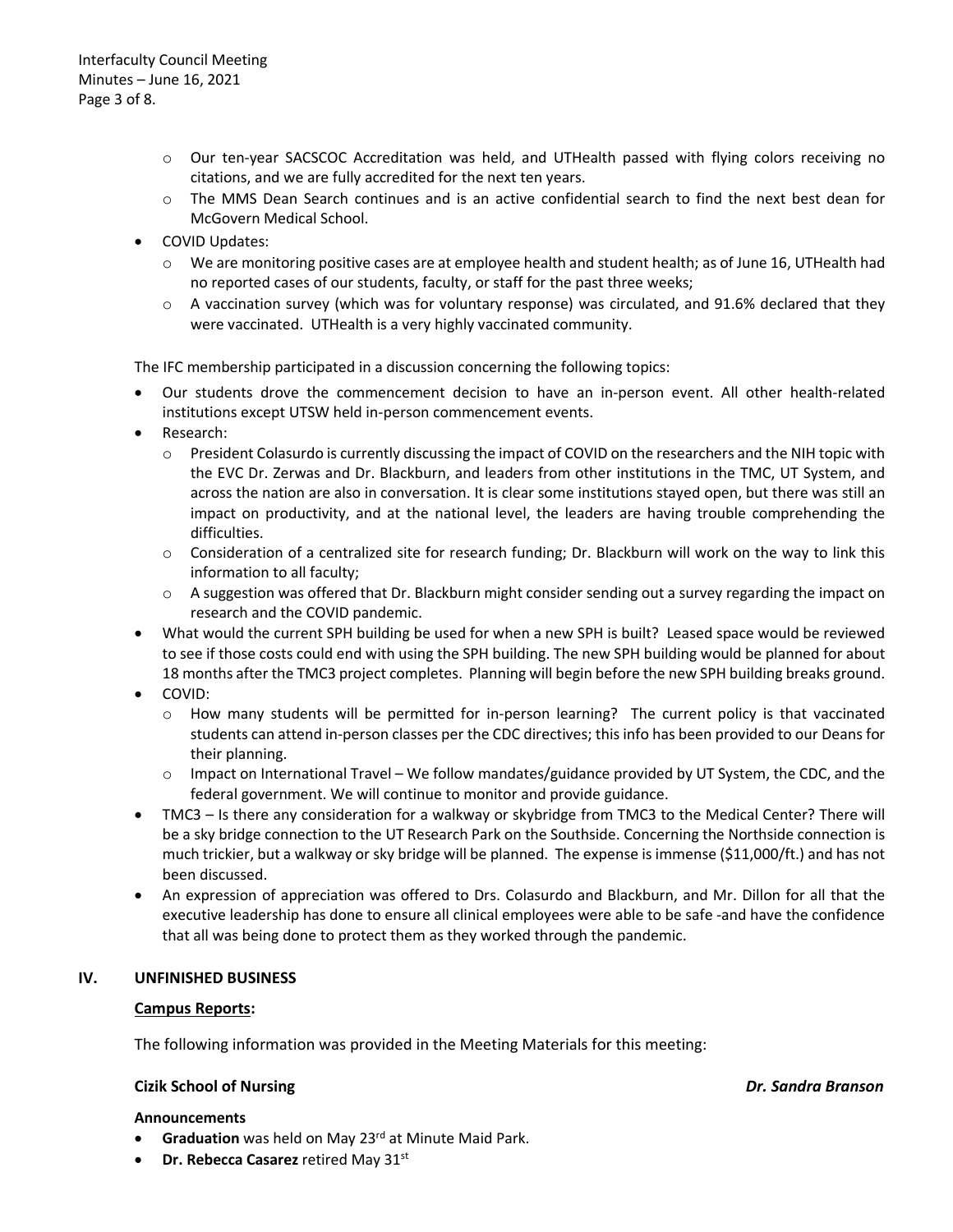Interfaculty Council Meeting Minutes – June 16, 2021 Page 4 of 8.

- **Dr. Angela Nash** and **Dr. Nitha Matthew Joseph** will be promoted to Associate Professor effective Sept. 1, 2021.
- **Dr. Maya Djukic** received a substantial grant from the National Council of State Boards of Nursing and a Quality and Safety Education for Nurses Research Award.
- **Dr. Maja Djukic** attended the Harvard Macy Institute leadership program, June 6-11, 2021.
- **Faculty Assembly representatives** were elected for Fiscal Year 2021 as follows: Chair: **Carole Mackavey**; Chair-Elect: **Omobola Oyeleye**; Secretary: **Barbara Hekel**; Parliamentarian: **Olivia Fitch.**
- **UTHealth's Interfaculty Council representatives for CSON** for FY 2022 are:

| Representative        | <b>Type of Representative</b> | <b>Term Expires</b> |
|-----------------------|-------------------------------|---------------------|
| Dr. Carole L Mackavey | Governance-elected member     | 2022                |
| Dr. Omobola A Oyeleye | Governance-elected member     | 2023                |
| Dr. Seth Stephens     | At-Large elected member       | 2022                |
| Dr. Vaunette P. Fay   | At-Large elected member       | 2023                |

## **Operations**

- **Strategic clinical partnership to expand Cizik School of Nursing's ENP program to UT Health San Antonio Dr. Elda Ramirez** and Dr. **Deborah McCrea** have been on the road teaching emergency nurse practitioner students in San Antonio and Houston alongside their Alamo City counterpart, Dr. Bradley Goettl-Ng.
- **Foodservice** returned to Cizik School of Nursing on June 7 with the reopening of RG Grill.
- **Hybrid Model.** The CSON continues to work in a hybrid model for the fall/spring/summer, with didactic courses primarily online with simulation and clinical placement in our acute care and community settings. BSN and FNP students practiced a new intraprofessional collaboration via simulation.
- **COVID-19 Vaccines**. Students and faculty from the CSON are volunteering to provide COVID-19 vaccinations.
- **COVID-19 Testing.** Nurses at Cizik School of Nursing at UTHealth's nurse-led clinic, UT Health Services, continues as the university's COVID-19 testing operation site. The employee health clinic operates a drive-thru testing center every morning, serving the nearly 9,300 employees at UTHealth.
- **Open faculty positions**. Cizik Nursing Research Director, Director MSN Program, Director DNP Program, Associate Dean for Practice and Community Engagement, Associate Dean of Faculty Development, and a variety of undergraduate and graduate faculty positions.

### **Publications and Presentations**

- Aaron J. Loeb, **Diane Wardell, Constance M. Johnson**. Coping and healthcare utilization in LGBTQ older adults: A systematic review. *Geriatric Nursing.* July-August 2021: 42(2021) 833-842.
- **Mahrokh Kobeissi, Kala Christopherson, Kelly Kearney, Seema S. Aggarwal**. Expanding Clinical Education During a Time of Crisis: Innovative Virtual Simulation. *Clinical Simulation in Nursing*. 31 May 2021, published online ahead of print.
- Sajeevika S. Daundasekara, Brittany R. Schuler, Jennifer E. S. **Beauchamp, Daphne C. Hernandez**. The mediating effect of parenting stress and couple relationship quality on the association between material hardship trajectories and maternal mental health status*. Journal of Affective Disorders*, 2021 May 1; 290:31- 39. Published online ahead of print.
- Manuscript cited in the Future of Nursing 2020-2030 report: Ghazal, L.V.; C. Ma; **M. Djukic**; and A. Squires. Transition-to-U.S. practice experiences of internationally educated nurses: An integrative review. *Western Journal of Nursing Research.* 2019 July 4; *42(5):*373–392.
- Murillo, R.; Obasi, E.M.; McNeill, L.; Reitzel, L. R.; **Hernandez, D. C.** (2021, June). Acculturative stress in relation to physical activity among Latino immigrant adults. Poster presented at the 2021 American College of Sports Medicine Annual Conference, virtual conference due to COVID-19.
- UTHealth Advances in Teaching and Learning Day, June 11, 2021
	- o **Barbara E. Hekel, Bridgette R. Pullis, Allison P. Edwards, Christina DesOrmeaux, Juane Alexander.** An Unfolding Case Study to Teach Public Health Concepts. Poster presentation.
	- o **Deborah L. McCrea**. Interprofessional Health Science Student Perceptions of Readiness for Disaster Response Utilizing Online Didactic Content and Interagency MCI Simulation. Poster presentation.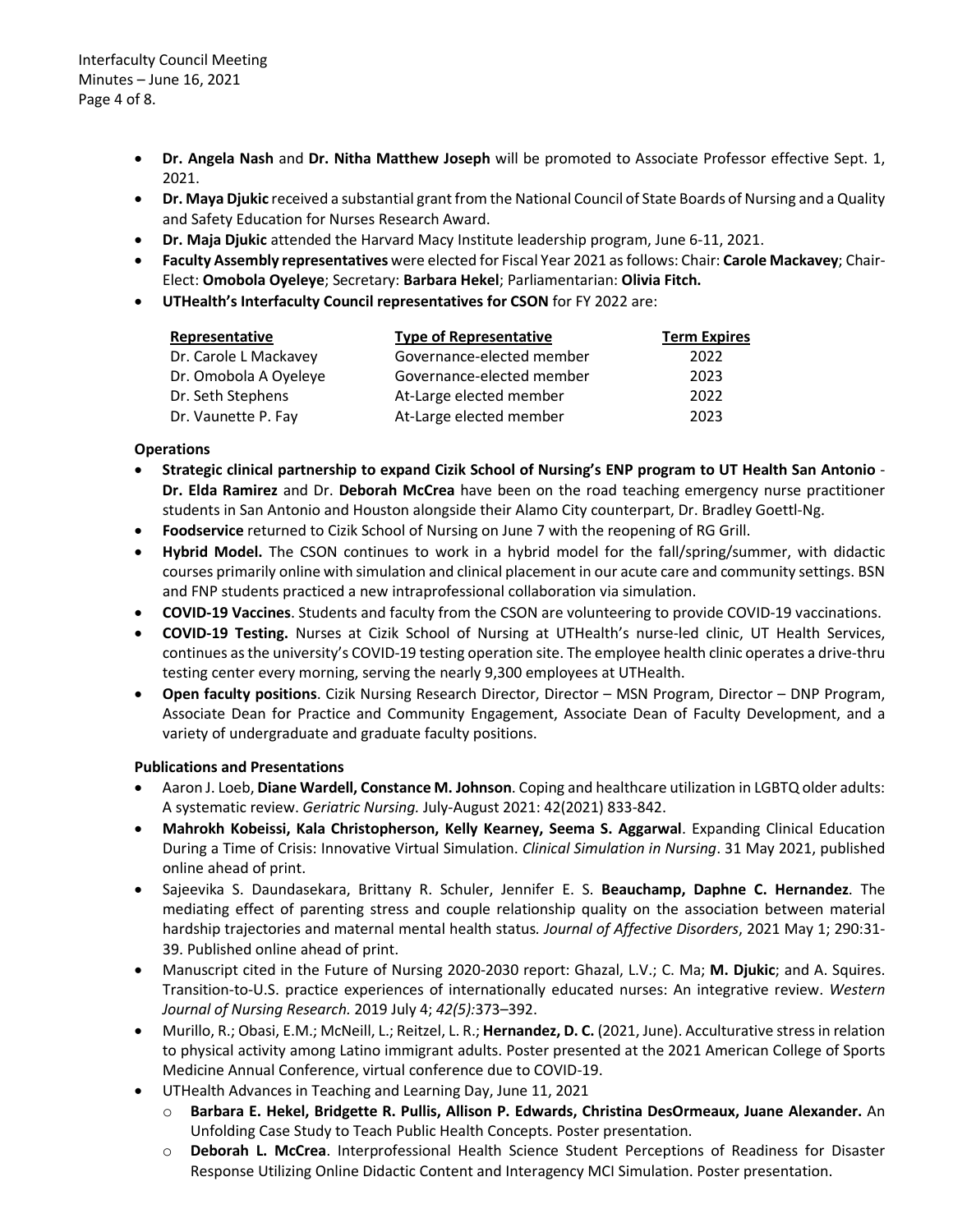- **Hsiao-Hui Ju.** New Vision for a Patient with Diabetes and Retinal Migraines*. The Journal for Nurse Practitioners.* May 21, 2021.
- **Sabrina Pickens,** Mary Daniel, Erick C. Jones, and Felicia Jefferson. Development of a Conceptual Framework for Severe Self-Neglect (SN) by Modifying the CREST Model for Self-Neglect. *Frontiers in Medicine. 17* May 2021.
- **Dr. Deborah McCrea** "Preparing for Realistic Mass Casualty Simulation Scenarios Interprofessional Academic Health University Collaboration with Community Agencies," oral presentation at the TEACH-S Educational Symposium, May 14, 2021.
- Hennessy, E.A. & **Nash, A.J.** Building adolescent and family recovery capital through an Alternative Peer Group. Invited speaker for the Assn. of Recovery in Higher Education/Trusted Provider Network-Health's on-demand webinar, May 6, 2021.
- **Dr. Susan D. Ruppert** "Building Resilience: A Professional Imperative," virtual presentation at an invited plenary session at the hybrid 7th Pan-Pacific Nursing Conference - From Evidence to Impact: Co-Designing Care for Future, sponsored by the Nethersole School of Nursing at The Chinese University of Hong Kong, May 29, 2021.
- Mary G. Harper, **Beth Ulrich,** Dawn Whiteside, Joan Insalaco Warren, Ryan MacDonald, PhD. Preceptor Practice: Initial Results of a National Association for Nursing Professional Development Study. Journal for Nurses in Professional Development, Volume 37, Number 3, 154–162, May/June 2021.

## **Graduate School of Biomedical Sciences** *Dr. Nicholas De Lay*

## **Computational Assistance and Tutorial Sessions**

- GSBS and Quantitative Sciences Program student volunteers will provide upon request 30-minute consultations on selecting appropriate mathematical tests, identifying proper software and techniques, and interpreting results.
- More information can be found here: https://gsbs.uth.edu/quantitative-sciences/activitiesand-Opportunities

## **GSBS Diversity, Equity, and Inclusion (DEI) Committee**

- GSBS is seeking students, staff, and faculty to be part of the DEI committee, which will be comprised of 9-12 members.
- If you are interested in participating, more information can be found here: [https://uthtmc.az1.qualtrics.com/jfe/form/SV\\_6Kj1CNMYnd6XULs](https://uthtmc.az1.qualtrics.com/jfe/form/SV_6Kj1CNMYnd6XULs)

### **2021 MD Anderson CIPRIT Scholar Award**

- GSBS is requesting applications for this award by June 25th. Students affiliated with MD Anderson/GSBS faculty member laboratories and conducting a cancer-related research project are eligible.
- More information can be found here: [https://www.mdanderson.org/educationtraining/clinical-research](https://www.mdanderson.org/educationtraining/clinical-research-training/research-training/cprit-graduate-scholar.html)[training/research-training/cprit-graduate-scholar.html](https://www.mdanderson.org/educationtraining/clinical-research-training/research-training/cprit-graduate-scholar.html)

### **McGovern Medical School** *Dr. Catherine Ambrose*

- The search for the next Dean of McGovern Medical School continues. Three finalists have been identified, and the first round of interviews will be complete in the next few weeks.
- The recent conversion to EPIC electronic medical record system went very smoothly. There were a little more than 4000 tickets submitted for issues in the first days, but most of those were resolved quickly.
- The MMS Diversity and Inclusion Committee and the Graduate Student Education Committee gave their annual reports to the MMS Faculty Senate in May.
	- $\circ$  The DEI Committee reported that they are gathering data from the biannual diversity climate surveys, and the offices of Student Affairs, GME and Faculty Affairs. They are also looking into the UT Regents Rule 40304 – the institutional policy on whether race or ethnicity can be used as part of admissions or financial assistance programs. It is allowed under specific circumstances but must be approved and reviewed by the Board of Regents every 5 years.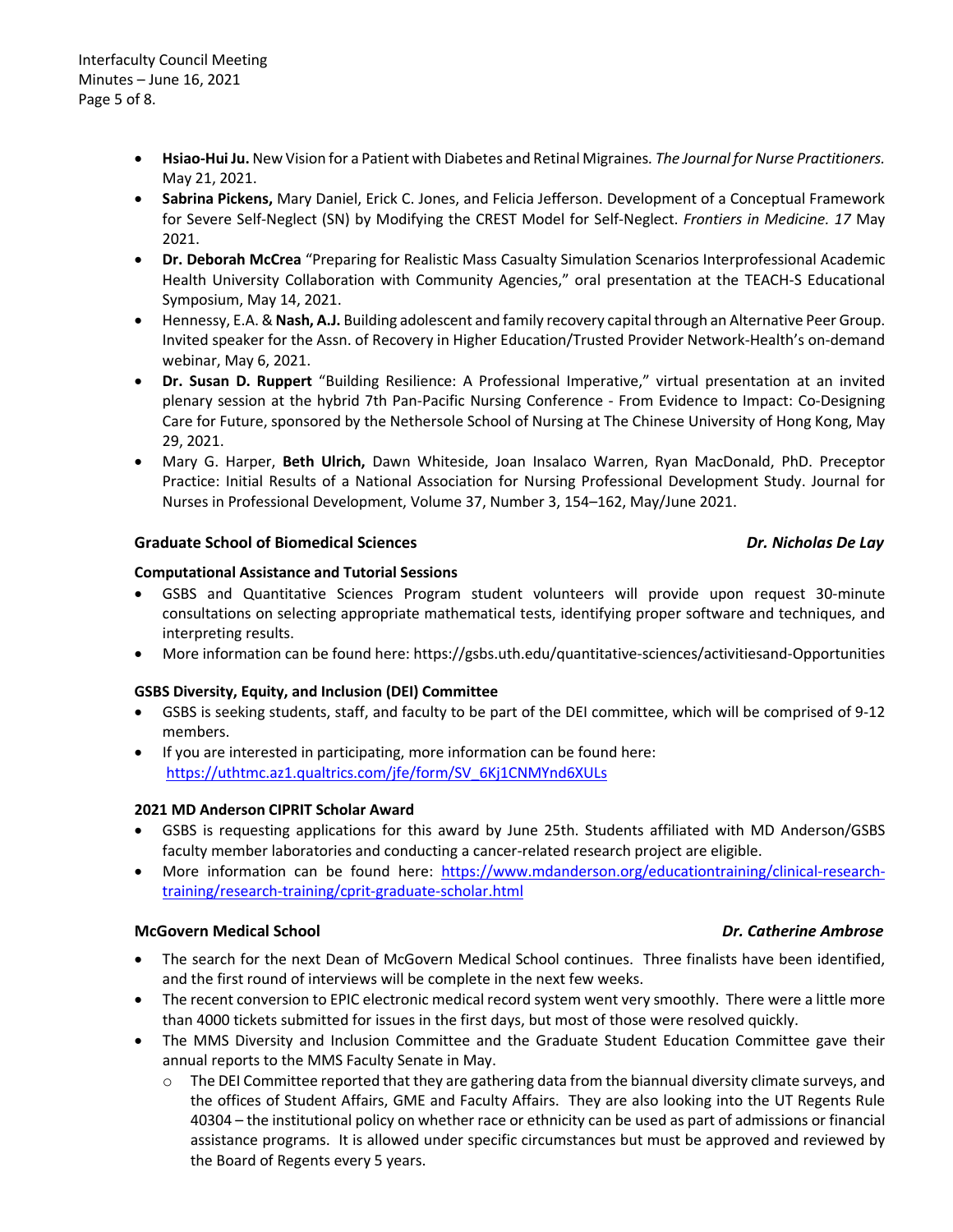- $\circ$  The GSEC stated that due to the pandemic, the money set aside for travel funds was not being used and thus that money was transferred to other student needs including parking costs assistance, and the purchase of "lendable" laptops.
- There have been a few instances of criminal activity at the UTPB Building and Garage, so Mr. Figari and a representative of the UT Police will present to the FS at the June meeting their strategies to increase safety.
- Dr. Zi Yang Jiang is the head of the UT CME committee. They are working towards accreditation of our own (MMS) CME office. The results of the application should be available in July and the hope is that this office will be open starting March 2022.

## **School of Biomedical Informatics** *Dr. Kirk Roberts*

Dr. Roberts advised that SBMI was very proud to announce that they had a CPRIT training grant approved for preand post-doctoral students. There is a lot of excitement at SBMI over receiving approval on this training grant. Dr. Roberts did mention that SPH received notice that their CPRIT grant was continued, too.

## **School of Dentistry** *Dr. Michele White*

• UTSD's Wellness Committee hopes to bring forward the following effort headed by

**Tiffany Champagne-Langabeer, PhD** Chair, Interfaculty Council Assistant Professor and Deputy Director, Houston ER Opioid Engagement System (HEROES) **UTHealth**| The University of Texas Health Science Center at Houston **School of Biomedical Informatics**

### **HEROES Helpline Aids Healthcare Workers**

UTHealth's Center for Health Systems Analytics is operating a 24/7 free and confidential helpline for all healthcare workers, first responders, and their families in Texas who have been impacted by COVID-19. Healthcare workers, including allied health students and professionals, and first responders are our heroes. The helpline is here to help our heroes and their families who have been experiencing an unprecedented level of stress and anxiety during the COVID-19 pandemic.

Please call the Heroes Helpline at 833-367-4689 to speak with trained staff who will guide you to mental health support resources in your area.

- Texas Association of Women Dentists (TAWD) June 21 CinderFella's Silent Auction, which raised \$10,750 for the Mina Rosenthal Eames Fund.
- UTSD joint staff and faculty retreat July 19 am session, Faculty retreat July 19 July 20.
- International Association of Dental Research and the CADR (Canadian) and AADR (American) General Session July 21 – July 24. (Virtual)
- UTSD Summer session ends July 23.
- Greater Houston Dental Society Star of the South General Session July 23 July 24 UTSD dental students, residents, and faculty showcase their research-George R. Brown Convention Center (In-person).
- Behind the Smile Event TBD

### **School of Public Health** *Dr. Ross Shegog*

Faculty Council continuing and new items (selected):

- The school intranet has [a Faculty Folder](https://inside.uth.edu/sph/faculty/) with frequently used links such as the Faculty Information Repository. The faculty folder also contains the annual T&P timeline, Faculty Council minutes, and a [Faculty Handbook.](https://inside.uth.edu/sph/faculty/faculty-handbook/) From the school's main webpage, authenticated users can navigate to the intranet.
- Ross Shegog, PhD, begins a one-year term as Faculty Chair starting 9/1/2021. Shreela Sharma, PhD, will be Faculty Chair starting 9/1/2022.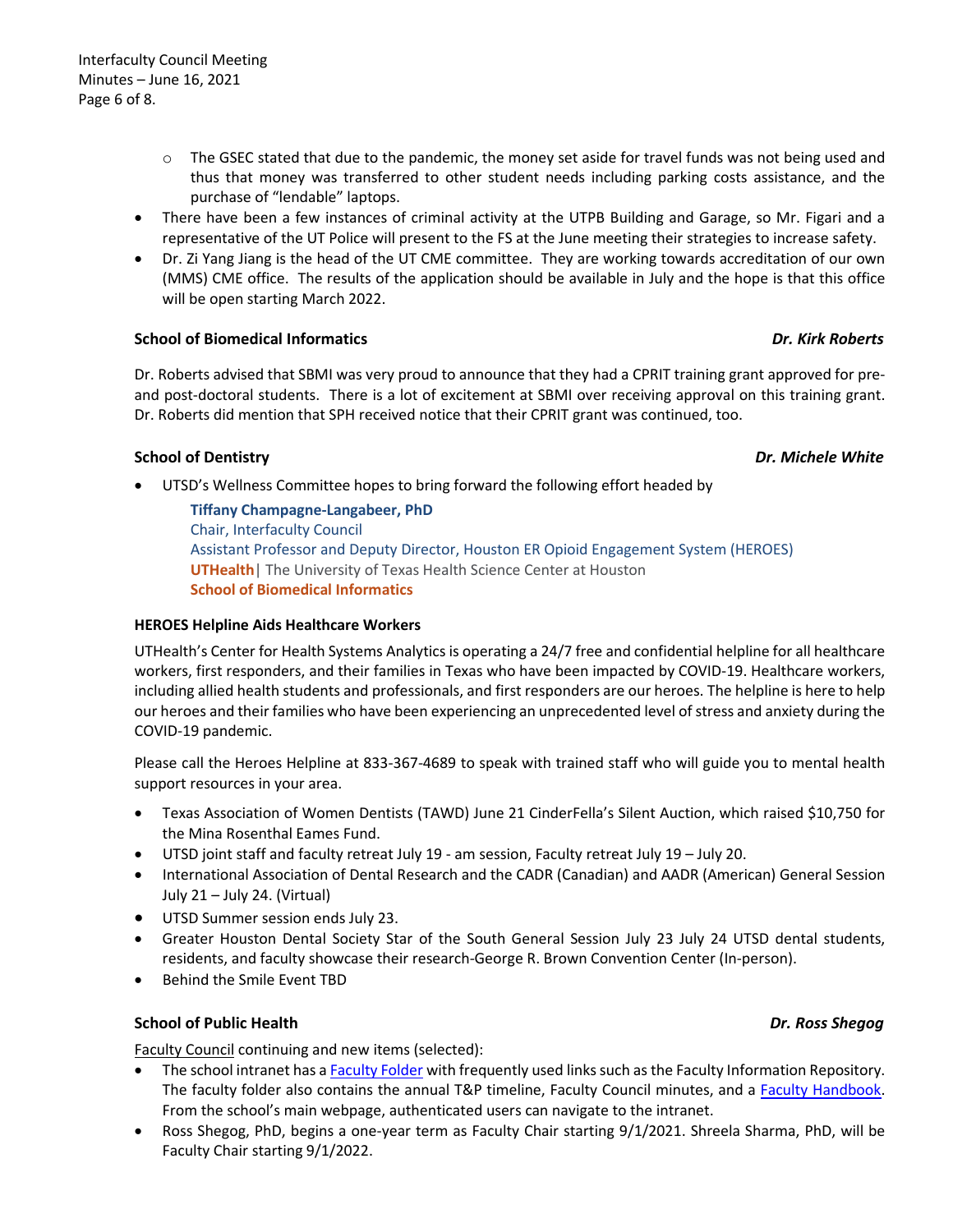• Faculty Council is scheduled to review the Faculty Compensation Plan every two years. In the next few months, the plan is to draft edits to 1) clarify the minimum research coverage for AIP eligibility; and 2) clarify AIP qualification for non-tenure-track faculty. Minimal changes are expected and will be submitted to the entire faculty for a vote.

Faculty Awards (selected):

- [Associate Professor](https://sph.uth.edu/news/story?id=7e11571f-0651-4318-a509-62dad8db5cfd) Baojiang Chen, PhD, was selected for the John P. McGovern Award for Outstanding Teaching.
- [Department Chair](https://sph.uth.edu/news/story?id=7f803cfa-bd3c-4993-a5f1-b57e808d46f9) Alanna Morrison, PhD, FAHA, received the 2020 President's Scholar Award for Excellence in Research.

Recent and upcoming public health campus events (selected):

- Since March 2020, the Southwest Center for Occupational and Environmental Health (SWCEOH) has provided COVID-19 outreach and training to a professionals and organizations across federal Public Health Region 6 and the U.S, on keeping workers and customers safe, returning to work, or use of personal protective equipment. Visit the [SWCOEH](https://sph.uth.edu/research/centers/swcoeh/covid-19/) website for research, training resources, and other materials.
- The Division of Cancer Prevention and Population Sciences at MD Anderson has extended an invitation to all School of Public Health faculty to attend their weekly virtual Cancer Prevention and Control Grand Rounds. Presentations are held on Fridays at noon, and speaker/topic/zoom information will be shared one week in advance in the faculty and staff newsletter under the events heading. For questions, please contact [Rachel.Atterstrom@uth.tmc.edu.](mailto:Rachel.Atterstrom@uth.tmc.edu)
- The George McMillan Fleming Center for Healthcare Management hosted a panel on June 9, 2021, on "Mental Health: An Imperative for Diversity, Equity, and Inclusion," led by Dr. Gordon Shen.
- The Michael & Susan Dell Center has compiled a list of resources that includes reports created in-house with multiple projects on multiple COVID-19 topics[. Click here](https://sph.uth.edu/research/centers/dell/covid-19) to see the list.
- UTHealth SPH is offering a TA Training Course. The TA Training course aims to help students get ready for their position as a teaching assistant. The training is a self-paced online training on Canvas and will take approximately 5 hours to complete. This is a non-credit training course open to all SPH students at no cost.
- UTHealth's Center for Health Systems Analytics is operating a 24/7 free and confidential helpline for all healthcare workers, first responders, and their families in Texas who have been impacted by COVID-19. We are here to help individuals and their families who have been experiencing an unprecedented level of stress and anxiety during the COVID-19 pandemic. Please call the **Heroes Helpline at 833-367-4689** to speak with trained staff who will guide you to mental health support resources in your area.

Media exposure (selected):

- **Catherine Troisi, PhD**, was quoted in the [Houston Chronicle](https://urldefense.proofpoint.com/v2/url?u=https-3A__r20.rs6.net_tn.jsp-3Ff-3D001uxfTWGZBw6LEqXjG8mJ7VB-2DopPPiYchswhVtheaZzZy612pa-5FSN92nWVqyB-2DGmCKCN0GL9NUAVu4BtYNP0y0PQRXCsh2Z0Cds9VZg9rc-2DeD-5F-2DzEqzxESGHdsNuZ-2D5ejT241gN3Cz-5FWrTgtoCjyakFNbU64M3df1dwexBYqmzg9tVJl66OIbHUZ0BMMwJCaSNnh4H176YtI0H87ukQrJXiPyZjMomcCIe5JYy4CrIo-2DRBpOF38t5q9njteNbEvS6ewqzEOB88nuJ0KU2U5n0LYZ311p1IjjXQB7yG-2DHW1Jb-5FvO3ps5qlyyAygYF5QdmkmwMY6hAZ3F77hCE1LFSgU135b1iWBG36kHmiS7jmVLEUMnVm-5FdSJl2k9BLwYQiekvA9oGUWqyN4nQKcFdV0BwpWqtSdLkP1xw-2De5WrF620FJMfwtRNC6m7rptwP3vCoHlHsBKjTgIJC78ehkrVN3zzHKfkGcFed7cTH1cZmXsztF-2D7qYhzgUlJiU2ZHYO1WtJA6Ylt6UeXi5VocP7S1u3BodLKPg3F0-2D9Ei3b7WuWxyVP5V7TbfWQNauqiKnVi34vS-5FycaZawPgHBKt5FtEqR5ghu0AlpL7lZz1qXjwbpBzwvl0zShnZHTa-2DLwSnMKssVo4JpSupMSzdYZKeAkeV0-2DDRMPbOu9F79COgUXyO-2Dph1-5FMbbBLCZ6pxY1X3YqbZQ4o9x5o-2DCB-5F7M6PwSekJr14z3B3rPEfCYrINfZrYrJ0qFuGF-5F8FFl3M-5FUUeMXiii2ZAGquIvHK-2DlJPn1a5NszBGhWYff5-5F4-2Dz0iK8S0p11phOwBI1yOIQi4YfOV3-5F07gsHXVe8-5F25xVb5A9aOP20kKSEmiqrkto6MR-5F1e2iyosj5TdS00bdJitkp5-5FpoPraMZhefuN4ug0uck6WQIoDiIf3m7UWAGtgPlnTFutSFIl-2Dv-5FxlDJzfkTkC5H0AlDv8E9zAfgl2RB2CTkGYzubq2veog9qbQmjCrWieXqsNGuizFP4UX5ZEwl4IXSVSFmZS7wfJnu0YDN2mxE9R3FhiFe7aLS5dWtVBpoRfal16BKLJmQb4XRehrTD0dr4Mj36Lu00sk8F260QGE4ljVM-5FR1XBXaRSKiGSA6yYVYV85TDPsOY-3D-26c-3DmxPmZfrzaeixWCWVnpY2DSitHkFnLbajky8pwxEg03YipfNhvOvq8g-3D-3D-26ch-3DuLSsg7Q2T4QjBPQ-5FFMbdL-2D0EgFq6RxJ7iDYVoclDZfbb4i5e6OPSlw-3D-3D&d=DwMFaQ&c=bKRySV-ouEg_AT-w2QWsTdd9X__KYh9Eq2fdmQDVZgw&r=k1daQj8_kQcHejEAVS8oKr0Pf0XHG5HwRmIJEIPLYjc&m=Bwf2qa1Mkd81aS0rUjvpJc_yo-cJ0sWKzZdIU-XQ5WI&s=RRQQp4B4GF7M_J0QQoDolNQ-UXKMGQUt9tbt_NlqKJM&e=) about sporting events lifting mask requirements for fans.
- **Catherine Troisi, PhD**, was interviewed by the **Houston Chronicle** about increasing vaccine rates and the impact on COVID-19 case counts.
- **Catherine Troisi, PhD,** was quoted in th[e Houston Chronicle](https://urldefense.proofpoint.com/v2/url?u=https-3A__r20.rs6.net_tn.jsp-3Ff-3D001XL7yI07EDKC-2DMnzKM-2DUylo6yLNkxBTOdkuN8LOks3kxnYF1jL8qo2J8xl21EG1wI1h9ayE4-5FcaRMosPh5bypC5HhQmnSTV8mFf0x5HACLTDGASm1PKs-2DLwqfngLj7GgpItvdZ1tF35b4mx57yTCK1c1AKIXesk5c3RrnaJ-5FATMHgKCwf1YNfy8ze6pIi3TKg-5Fy3IYbgspfRW-5FgqHMmIDfcnY-2DvNx4jUYgIXwk2mLgPv2Nsd8-2Dcl72rxgmAixBGdqoGXxOQ0YtvDf5BV1QHv96QrF1TnFPhpt97JcrGlEn7o4ecOaC32ZqbmXAn4l71Dz5gXrCVGc6cRA88U-2D9sMpALbazevjxpUdf5qFmbgx6IXgSZVJK1b5wkGISGLNNofAKa69LedGpNPnHTMDPwS0M4owVjJ9MMJ9n445LGH9mmSumYutmgYFdZH37I1nv1hYhEip-5F-2DTaK0JQRd7P32K8N67P8mMwf5hnsO0meb2wiHXi2lrEmaZpBNG4NZ2vGd5khtHHL4eA0a5Z2PkUOnVTxLnx7rmEvyl9sEgr9-2DJgKHXdXyes5yjtGozUBYDyPBGl34r7ghVkxpQToR4uk-5FxpRX7ip0aTESG0x7YmWqOAFMgFCkD4JIUTXy23ltknKs6pY2bjWfj0f8yWQ4dTjr-5FFfN6ZG-2DMlVMB8-2D2G6K4eLd0QZ4q1Ly6ILZGI-2DI-5F2RncxmzePKJUK8sOvWCh4M8oZ9FnGom-2DVBJ0dWpJlONQKnTOH-5FD19yJ-2Dxc2nFvKBeNNL-2DlFB931d3f9qGxPlycQWLulK5V3oMU-2DUyDbw-5Fit9nXaW06vQlDbXS46VoWd3qt5Ng5DmgUAA4W1jzdkibh2pQTnh-2DKlGBizl8RwFs8Y2MBaAxhxzC3aTCqplhj0ezioc7e2r3T2L-2DHw9tuRPM-5FxEk17tFo-5F2UO38G225VCKI1tholqQ0CdI162yhRGNxj3DGpgOYFR0vo7OQLfZ71kvoF8rvdyi54l07waaHASem6LfKVS2k02TFXMgMnyLKxpnR63TlUZDiKyeu29WE8lPKS-2DPFu0jr2-2D3cQ0YvPcMcLr2VUHmWIDF9FH9CJVcEA71u4v5yafI3slzGP2upfbtSuJ15zoYlGRpf3x-26c-3DBSD3IfJAfK4x8-2DmxlZ8-5FqwqEwv97mpIUCH5dG3KNVkFxqNQFgnyieQ-3D-3D-26ch-3DtS3-5F71uNIyOjln8759UnjJxhEDknP6MuPtm2bFRyaerdgcfMIt-5Fd6A-3D-3D&d=DwMFaQ&c=bKRySV-ouEg_AT-w2QWsTdd9X__KYh9Eq2fdmQDVZgw&r=k1daQj8_kQcHejEAVS8oKr0Pf0XHG5HwRmIJEIPLYjc&m=BAAkrumu8UGs8rcgtR8XWz3GVP9hvb2MUkYkIUrY1zA&s=vqsqjEOj5bQjTEcdBQX47tXpnuVULDPwmaIMDaH7oxU&e=) about how far we still have to go on vaccinating Texans to achieve a safe level of immunity.
- **George Delclos, MD, PhD, MPH**, was quoted in th[e Houston Chronicle](https://urldefense.proofpoint.com/v2/url?u=https-3A__r20.rs6.net_tn.jsp-3Ff-3D001XswzEC9yq6M5bQ4SXj7W1gFZObKwSDl5iRL45BBe79Q1mVZZZWpolYPsK5XQF0AU5GiLKCadglUCHZiZvOaXmPotEBGKEuiX7FGnCpQhp-2D-5Fpmq12k-5F0Pad0Lkk19RI7UBZDEAfMCWykdxxgnDGGEV9nWwigybwNqNBI1C0d5-5F-2D-2DsxkoBY2A8R-2D7IGNTfpE-2DBeDPY8o29zPmXn-2DBmQSWgVfMd9IItYWDmaSKuTi5LDtTjthXhDxRVOEuaJkAX7d3I17MHkfnEDk-5FFV3-5FRqTxY5-5FbYbuGbVU74xyipji9Umto6P7ufi0OE1waVORd4kqZTEXDIKgfx2LLNueIhHXrPKayY2WywXD8PtlcRkXskK7gqq-5F-5FyeDtSdp-2Dk5jXvTR-5FT6ZNPo-5FCQdtX8c8M6dXjmKUdhGFNCETJcaf9Q-5FG8nCWEj04UVJwnutPI2BYYcCYhpiD5h95aBfzqBcmUZxPHisMhzNLHoWPKVlyR4mB7AAlPal8C-2DqkZeLqA-5FRLhXYxpxivXPIm7uHGHyJ7wdev5PeesTs-5FgAr0l-5FG-2DjasXkyjGCZwjWvCdSlf0CkbRkKsGGMO2rlXBg0-5F5pcfOjgYKTM95zKTXtHSRUlKzf41zYQWwGaEfKQN6VpIl926QmjrExcOx6jvm39-2DGZz4JL2XGw8MKrm4-2D2kcH-5FxbN-5F6jDZLe8-2D7XC0ccSCIrZF1j8FSoFKGPENWg2Nb3AtiQlNA-2DYvFc6hr-5FWk4ofWeKUFQaQlw0ny5D-2DPc2gW-2DFhjvA0-2DcZuKzHXE3SuGfgfgdj-5F-5FXDgfF920gwgIzZPfQXQ0a75xVMLETdn1Sak4sp-5F5IAIUPj9h4LU5SJhOsgeHDd6rNO7WN9R1Hwbia9EDlvznwr6rNNUXao5qvgZyVuV-5FnbQDN7q5HunYDwLLhHE-5FfSoVrJSNrto7azw-5FLiXI-2DwlQqIF9HaXwxpWlLTIqA3qJW8JDHr5XDPG2YEVV2BvFXHKLeeskJ2XRtG4pgQ-2DtrVBchF52MhB1W6ugJUqEbyrALpRr4j5l70GtxWSX3KYALtUpQP7gbgKX8l8J4TiNUFg1hek1PEIqjnrcxVQLUpHDQZr3iT2CiPijLAF6v-5FUK53Pzk4JryubRvz5Fgdo1O-26c-3D6XT-5FwB99mV8S9fVg0Ax5TBiWydpfeI31ZNITX7gvZpKs-5FCxb2bXLvw-3D-3D-26ch-3DaKR1g14SnkVVNNCO6Q4OcnLNomYXfC2YN9rRjyP-5FqET7gHWpgAKmPQ-3D-3D&d=DwMFaQ&c=bKRySV-ouEg_AT-w2QWsTdd9X__KYh9Eq2fdmQDVZgw&r=k1daQj8_kQcHejEAVS8oKr0Pf0XHG5HwRmIJEIPLYjc&m=Re6Lzmrmf7G7qmzRIUxZuZhxaXMmnaKdTHhn5oVZ5-w&s=qrZGFAPH-U1j1fGk_p3iOMnfK9iWgeME5bMS6qC_FKE&e=) about the new mask recommendations for fully vaccinated individuals.
- James Langabeer, PhD, EdD, MBA, was interviewed by the [Houston Chronicle](https://urldefense.proofpoint.com/v2/url?u=https-3A__r20.rs6.net_tn.jsp-3Ff-3D001XswzEC9yq6M5bQ4SXj7W1gFZObKwSDl5iRL45BBe79Q1mVZZZWpolYPsK5XQF0AUzxLoL9-2D5phG-2DR-5FjS7zfrXXK4TdvRH4q5yHFoaHxIpt3GGzAg-5FLUm6w-5FfJGQPAfWF30XvCZWsgfmMkR-2Djk69p2lET8MBomdMvMOCrta53i5Ieh-5F-2D9yZwNlA-5FCJEeKh9qAaKtVqJpEwEktenPBzM1vuEgA1kz9V5SoqR3AoaZSMsmIq-5FbAxY5Xi2dM8DLexFPBwFBW-5F9x19HvB8zIYv-5F5rvnrkP-5FGLZje5LqXkEMmD1RC6MaOK01speQas92q7Ay3sWG1matm9YKfYBIjdiAOMbxtX8Dn2GimSShrV5tvjGs6cJ15gOXTIAj-5FfnwxXTBXxMhROnNVztPJmF-2DWeQc9P4YpPzj-5FICE-5Fq4rMO8F1ZR1GnLIL2xwDS20SAfuMm4ZJUyQT9MFqkGFTnEWKkQTpVedA5521xNHz-5FiWQggKOQa6twENF4UsSicph1XYMwYzzSDGvO7gVnahRsGn-2DHnq6A9qUAdqyLmGFCJM6pQXoTMZ37ucZZgYVhYLqWeQm02DKozyfIBUEfEHW1WONicqgP78QolC4qFFGRTI-5Fd9LaiDd8YClG2T3XgZ3QHYQ1QyVap5RW8TOkTaWbQLh0JssXpTOs-2DXj6wiQjNMLFTwphn4RXF40MCKzZmfTa8f6mmPE2O0ph9fWTQzUZaMJwoh1UJL7hSfce46ObjO5-2DXCIXjDvxLhCWam1V1DKeveR7-2DbKFZid-2D2M-2D7yjKV2ZaWgINlaeS-2D1RPRKiG2fH4T9nAxnJg523eqk7nk2RXgmQm-2D8FF1WGR8Gfw-5FsVGooSR0tTX14IVRI-5FCQqViRA3lNgSu3XqRuVtw6bRYgVbSo1DlS-5FTPz44zJSRqlyun-2DUHLTFt0xsP9lKaatlg2sgEQNebAwigjE4othfc5raw067Y3k3WfIZnGsc2n8iQhixi5TmYFJ2xykA4HtO18sUSxPZwKun3vgs18Q-2DTGdl0luJSIFZX76kcAPYWtLXIDybOMhthlPR7pvAvA8-2D1v3bCuP62l19xKOSay2ytyHPt7bYs4gw-5FRtYI50preF40cJMP0udsXo0aPPJ3Mw-5FYMNo0LOJOizBebfGPFtn9366nrBVAA6Bi6UOiLKqnERQiEEADcDH3nADvF7uzzYn6TsumhLfL0W4cVfR0J6YOBnG7aP-2Ddc-2D9UH10rVoyUoVVchl0Is3FyyzbDq3KVQq0PWtxocvDjNwrHuZn0tRmsfMlc0M9BdfJh-5FVxvAvdLHtwvBMoL8mE-2Dfa-5FZx5nd-5FUZBNP0Zy6C4Z82eLkZz5eGX1p2lsxGbXkX6CqEQPm5HNgI8deWLiXASqSZbZc5Bhc0qMC5-26c-3D6XT-5FwB99mV8S9fVg0Ax5TBiWydpfeI31ZNITX7gvZpKs-5FCxb2bXLvw-3D-3D-26ch-3DaKR1g14SnkVVNNCO6Q4OcnLNomYXfC2YN9rRjyP-5FqET7gHWpgAKmPQ-3D-3D&d=DwMFaQ&c=bKRySV-ouEg_AT-w2QWsTdd9X__KYh9Eq2fdmQDVZgw&r=k1daQj8_kQcHejEAVS8oKr0Pf0XHG5HwRmIJEIPLYjc&m=Re6Lzmrmf7G7qmzRIUxZuZhxaXMmnaKdTHhn5oVZ5-w&s=L4QDZ-IgzOsVzI2cDnobnvExRtU1xGxtUuJeK3IKG0Q&e=) about how the health care industry has changed during the pandemic.
- Katelyn Jetelina, PhD, MPH, was quoted in [The Dallas Morning News](https://urldefense.proofpoint.com/v2/url?u=https-3A__r20.rs6.net_tn.jsp-3Ff-3D001XswzEC9yq6M5bQ4SXj7W1gFZObKwSDl5iRL45BBe79Q1mVZZZWpolYPsK5XQF0AUnCVF4kNH-2DLXc3NTDSHzrugEs2DjsRA-5F11jZIR1h-2DYKIY8Gt0xvxeZ15l5qHaAW3xc-5FZVegCkhZCUXpdJqa-5FhDI61lLQ08kpp5QHo-5F1v0aCP6B4epSgJsJhRU3OBITh5sjd3oWkDFLoWHaHRnMHZXHUf6d-5FJdC33hDMU8gin0vxQD8WGLhOXnS-2D4aogkdXxN3yC6DX-5F8iuS9tLWpj-5F-2Dz0218NCidZzvxiLz2Ian3ybOHXyU4Xaz3HCnXJLu1z6sRX90qIpp9t1k01HwkyVXXSW4czUL9JHvAS1bkHGfVeuYfLtkQKX6-2DiUgTKWgdj1-2D64q-5F1YoUFhloZBfaf7WwF1v6IAMyctGHUBHinIXKCUlLASU3jrkX3iT0vgCdyPaCRjt9qppHe9z1mcIpZ10yKcqwuRGtzREksmAT80Qn2HvciAdLlmFlwiAWOvq6IWgTQ0ePv8vCyESf7zx1N7ohIlkmef94m809deKbSRpslcTBTqhXPu3bInkBZCSxoPgbphpq-2DWDbOkyPSw8DYeOduIuQ08fVfa8nfb0jK6Yfh2f4deZ-5FxGewdH-2DEFcwUQUMioGM8vJZSQPUZecV1odj6-5Fhp99y6NfFKVj-2DslsxTxqyi2GKDTswtNYZooj9D4AzjwFObmyJLGstxmANweQFU5Rds3jAyW-5F2B-5FFjhqpMRTqx7YgDg9X38h5Ej8kcoOKHos5h9G5nJxPsOHav3bE9SssaFmtL7ZAFGK9pXEXBX1KFJacRnuO9S-2Dz4dbgGCPrHIwqiF-2Dpd2oIUDVnaPFk5Knl87KcfoSnYeQOOl-2DtsmR3-5FFn5nA3fVoWhXQxHtf3oz7M3ZtkmSvQIPsV-5FGkwi9UwciS26Du-2DZ1qE4f3ry5Qv8LB4OqAwmcoLLA91v-5FPhmNuk2QoAYRKUYzEnc6bm0ILXOHowtDUU1bHWawpzHpb-2DPSIxBZ4gy5olLH57OgCmb2zg63FWdUnE1ZxX-5Fo2m-2D2XWGwwVVohtzUnSWbBMVP4Rubc8S7SF-5FJ-5FKooZDBwjr2Pk1S6Ehc8L1WV2j-2D-5FfDz-2D9PUZWHDIMejnnHnnubjqyCWZUGoyCoH2nz-5F-5F3-2DN5V129AX3VlAS3GJhRD8LWRF2OXlDFn2k0gwtM-2DzGtWZ3oIbJsPrwPQVFDGQ3kFxW94GOSiby0oUdOTbqpp8c-3D-26c-3D6XT-5FwB99mV8S9fVg0Ax5TBiWydpfeI31ZNITX7gvZpKs-5FCxb2bXLvw-3D-3D-26ch-3DaKR1g14SnkVVNNCO6Q4OcnLNomYXfC2YN9rRjyP-5FqET7gHWpgAKmPQ-3D-3D&d=DwMFaQ&c=bKRySV-ouEg_AT-w2QWsTdd9X__KYh9Eq2fdmQDVZgw&r=k1daQj8_kQcHejEAVS8oKr0Pf0XHG5HwRmIJEIPLYjc&m=Re6Lzmrmf7G7qmzRIUxZuZhxaXMmnaKdTHhn5oVZ5-w&s=6at4nb9HypVWRs0ypugsU1r0lGfl5cn0KThXzjZISEc&e=) about the outlook of large sporting events without masks as vaccination rates increase.
- **Kristina Mena, PhD,** was interviewed by [USA Today](https://urldefense.proofpoint.com/v2/url?u=https-3A__r20.rs6.net_tn.jsp-3Ff-3D001XL7yI07EDKC-2DMnzKM-2DUylo6yLNkxBTOdkuN8LOks3kxnYF1jL8qo2J8xl21EG1wIWEKluvjAkBA6AmfHw1CjmiYfdR4qyViNPdi2Gyc5zDTpoAmN2CieQdE3j6CC-5FFe0tgDTXdp9vj5x7E0QsRDCMWjzM22yfeMuNuTKMVYL6Pv11d-5FIaN9cPc-5FYNKrdfMbEJe5B7I8e7-2DM14wPT6l92F3Nz-5F6dQljstz-2DsGntqzaJp95qL26CyQsb-2DWMXLRNIlbBr0TAsZRrycjbH8seQcDnNVbB31LNU-2DdL9yKpd9O0Pri7ISAkiFcOdPThFTZ0L2cKhUgD7SBkdYhKILTdK67tzNor4e7jIYoMDczSeSoZTg47X2MZCI7Vp5GgjcRztA5xbAUFykruvKzNqzfWCr-5Fu7-2DLjzqGKHWYPRhokUBdjyo-5Fyy56icj5sm6zEytv7031VL0q4HUCr2V9KOc1qcUgxJmSw6kMHrSULydgCwD8WYb-5F1ihNAHDLJWSSGYxa4ZxX31QPaLrL2SL6mwSu8-2DmDo-2DYXcZVW9vOfZjZelU4cRjrVtjLF8mpb25GT-2D7PjuKi4Q848CjMwMReySdUxpEmeQcVf00-2D-5FNz-2D2t23yVfHVf4Ow37qudpucq5jxrpesRaM8fRQ6DD-2D1YpL-5FxezKYVoaZJOIEy2aFIkGRs7iGk-5FNcQWd7-5FoClZNiaEmZuVXfqLPlWzee6WE-2DHbgDsedmhPBFPNhOv1zUpGlgnVBwTzyA9y4VtyY825X0lPNnBEIlpSxiRVtgZW8RApOk4h9Ga-2DUExQzsWSn2AhB-2DpWFGEenscU1n9QO-5FOWF8Sh9z2yYosMKsDyjqenhN4uBkzrqIP686L8W0AVbjk-5FCKl3xUPjK7j7o6vv0E5OL-2DAUR0lsUwotjHSx-2DEzQYWJ0397Y148Bkuz-5F51eG-2DRr2hGWje1Jd1JH4Qk7e6Wq5LzpxD8vt1REC7no9YOi2avW3pnIAWOHz3E758wE7w9WiHtdfBQXf9Rlc05D-2DGCODRjquZF12A9ZdGYB06bItkJaRxtg2c-2D72O5O4aBmhMUVg2PE5faA3qtp4S2VGpAOUITyJO9dMCBxt4XQ1Ki6RnOJaLFjYnBuWmynU0x0pfJvyU3ptvmOkrQsWpIOVdEgWFES8irXvnqdNumL3WwgRj8T7e3FOV6l1-5FE7w77uK5YPkJS-26c-3DBSD3IfJAfK4x8-2DmxlZ8-5FqwqEwv97mpIUCH5dG3KNVkFxqNQFgnyieQ-3D-3D-26ch-3DtS3-5F71uNIyOjln8759UnjJxhEDknP6MuPtm2bFRyaerdgcfMIt-5Fd6A-3D-3D&d=DwMFaQ&c=bKRySV-ouEg_AT-w2QWsTdd9X__KYh9Eq2fdmQDVZgw&r=k1daQj8_kQcHejEAVS8oKr0Pf0XHG5HwRmIJEIPLYjc&m=BAAkrumu8UGs8rcgtR8XWz3GVP9hvb2MUkYkIUrY1zA&s=sGdGEh5QVu2Vfog6LOelZU_zFq_Uy2_CmZTrvQx0H1Q&e=) about the populations most at risk for health concerns linked to drinking contaminated water.

Dissertation presentations

• Two dissertation proposal defenses and two dissertation defenses are occurring in June-July, 2021.